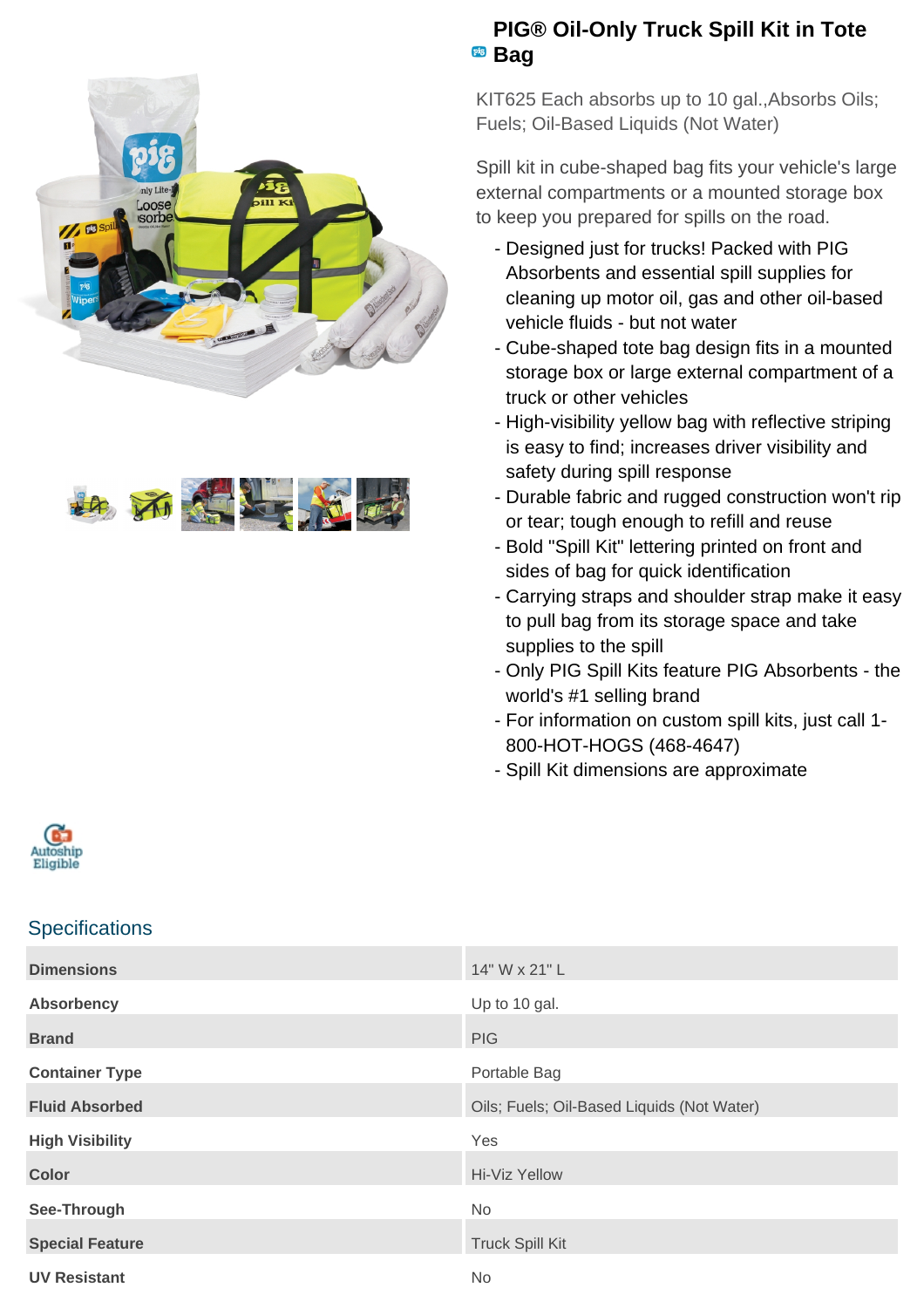| <b>Wheels</b>                                                                                                | Not Applicable                                                                                                                                                                                                                                                                                                                                                                                                                                                                                                                                                                                                                                       |  |
|--------------------------------------------------------------------------------------------------------------|------------------------------------------------------------------------------------------------------------------------------------------------------------------------------------------------------------------------------------------------------------------------------------------------------------------------------------------------------------------------------------------------------------------------------------------------------------------------------------------------------------------------------------------------------------------------------------------------------------------------------------------------------|--|
| Sold as                                                                                                      | 1 each                                                                                                                                                                                                                                                                                                                                                                                                                                                                                                                                                                                                                                               |  |
| Weight                                                                                                       | 20.05 lbs.                                                                                                                                                                                                                                                                                                                                                                                                                                                                                                                                                                                                                                           |  |
| # per Pallet                                                                                                 | 20                                                                                                                                                                                                                                                                                                                                                                                                                                                                                                                                                                                                                                                   |  |
| <b>Composition</b>                                                                                           | Mats - Polypropylene<br>Socks -Skin - Polypropylene Filler - 100% Hydrophobic<br>Cellulose Loose Absorbent 100% Hydrophobic Cellulose                                                                                                                                                                                                                                                                                                                                                                                                                                                                                                                |  |
| <b>Includes</b>                                                                                              | 4 - ext. dia. 3" x 48" L PIG® Oil-Only Absorbent Sock<br>(SKM210)<br>25 - 15" W x 20" L PIG® STAT-MAT® Absorbent Pad<br>(MAT215)<br>1 - PIG® Oil-Only Lite-Dri® Loose Absorbent (PLP415)<br>2 - ext. dia. 3.25" x 1.75" H PIG® Plug-N-Seal® No-Freeze<br>Patching Paste (2 year shelf life) (PTY237)<br>1 - Collapsible Container<br>1 - 10" W x 12" L PIG® Premoistened Hand and Surface<br>Wipers (1 year shelf life) (WIP1300)<br>1 - Economy Goggle (GLS290-AF)<br>1 - Neoprene Glove<br>1 - Apron<br>1 - Dustpan/Broom<br>5 - 18" W x 30" H Polyethylene Disposal Bags (BAG201-S)<br>1 - Lightstick<br>1 - Instructions<br>1 - Nylon Duffel Bag |  |
| <b>UNSPSC</b>                                                                                                | 47131905                                                                                                                                                                                                                                                                                                                                                                                                                                                                                                                                                                                                                                             |  |
| <b>Pigalog® Page Number</b>                                                                                  | Page 105                                                                                                                                                                                                                                                                                                                                                                                                                                                                                                                                                                                                                                             |  |
| <b>Metric Equivalent</b>                                                                                     |                                                                                                                                                                                                                                                                                                                                                                                                                                                                                                                                                                                                                                                      |  |
| <b>Absorbency</b>                                                                                            | Up to 37.9 L                                                                                                                                                                                                                                                                                                                                                                                                                                                                                                                                                                                                                                         |  |
| <b>Dimensions</b>                                                                                            | 35.6cm W x 53.3cm L                                                                                                                                                                                                                                                                                                                                                                                                                                                                                                                                                                                                                                  |  |
| Weight                                                                                                       | 9.1 kg                                                                                                                                                                                                                                                                                                                                                                                                                                                                                                                                                                                                                                               |  |
| <b>Technical Information</b>                                                                                 |                                                                                                                                                                                                                                                                                                                                                                                                                                                                                                                                                                                                                                                      |  |
| <b>CountryNoShip</b>                                                                                         |                                                                                                                                                                                                                                                                                                                                                                                                                                                                                                                                                                                                                                                      |  |
| This product is subject to export restrictions and cannot be shipped to the European Union or Great Britain. |                                                                                                                                                                                                                                                                                                                                                                                                                                                                                                                                                                                                                                                      |  |

## **Technical Documents**

[PIG Spill Kits](https://newpig.scene7.com/is/content/NewPig/pdfs/CCG_SPILLKITS.pdf) [Best® ChemMaster™ Gloves](https://newpig.scene7.com/is/content/NewPig/pdfs/CHEM_MASTER.pdf) [Plug-N-Seal® Patching Paste](https://newpig.scene7.com/is/content/NewPig/pdfs/PLUG_N_SEAL.pdf) [Instructions for PIG Spill Kits](https://newpig.scene7.com/is/content/NewPig/pdfs/INST_SPILLKITS.pdf) [PIG® Oil-Only Absorbents](https://newpig.scene7.com/is/content/NewPig/pdfs/MSD016.pdf) [PIG® PLUG-N-SEAL® Patching Paste](https://newpig.scene7.com/is/content/NewPig/pdfs/MSD048.pdf)